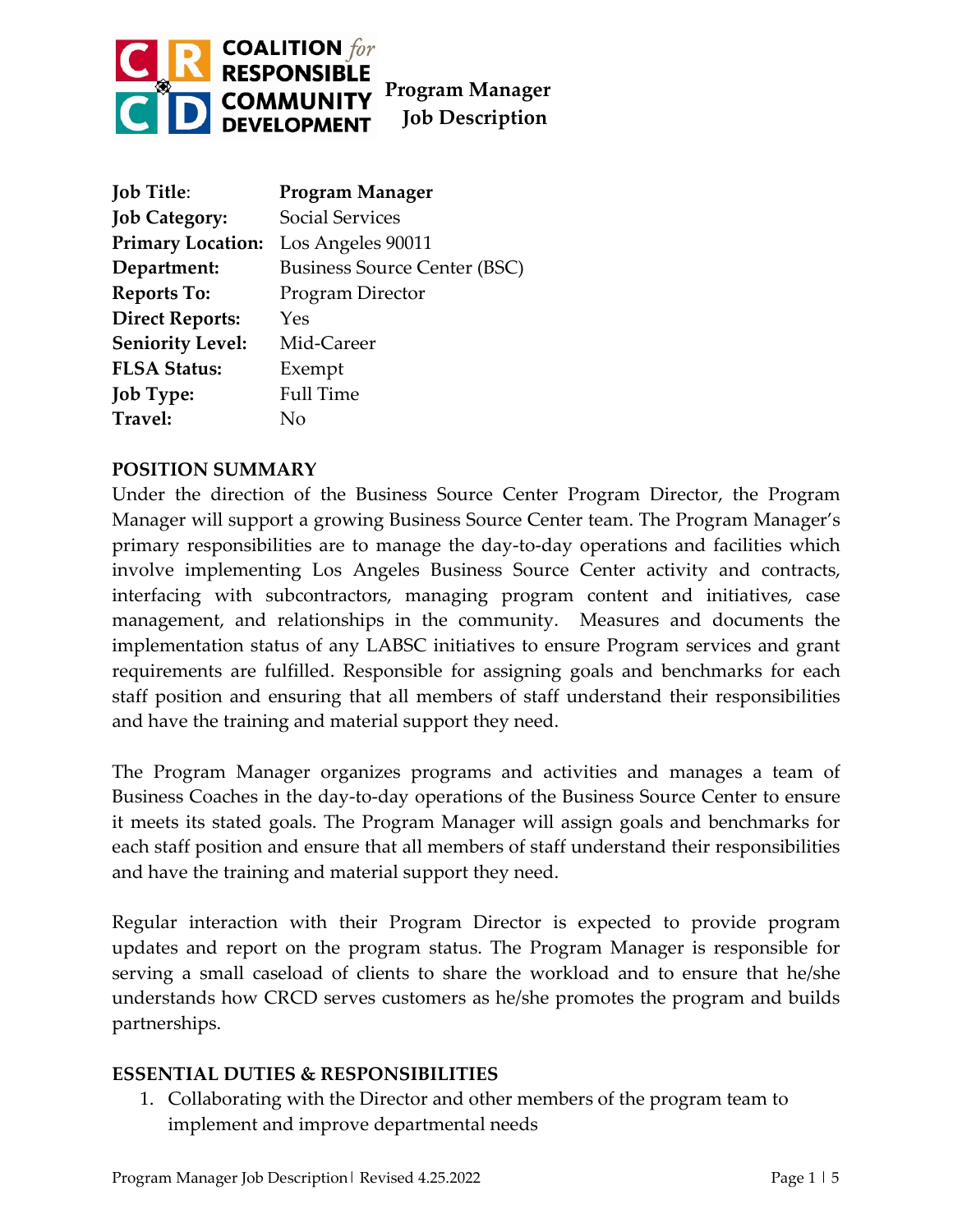

- 2. Develop and implement workplans and support the implementation of policies and procedures to ensure successful program delivery and contract performance.
- 3. Support and coordinate strategic priorities and goals established in CRCD's 5 year strategic plan.
- 4. Collaborate with the marketing and communications team to share our program success and strategic marketing
- 5. Meeting quantitative program growth goals
- 6. Ensuring goals are met including customer satisfaction, safety, quality, and team member performance.
- 7. Supervise and support Business Counselors and Specialists with a diverse array of talents and responsibilities.
- 8. Directs and monitors Center staffing, including candidate selection, training, career development, performance assessment, workload planning, recognition, salary actions and disciplinary actions.
- 9. Manage a small caseload of Microenterprises and Small Businesses (less than 20)
- 10. Train staff and interns to provide high-quality services and effective outreach
- 11. Identify needs and lead the development of new tools and materials (ie. business plan template, flyer design, etc.)
- 12. Work closely with CRCD's Learning & Evaluation Team to monitor data integrity, track progress towards performance targets, and analyze data to inform program design and delivery.
- 13. Promote a positive, collaborative work environment and culture of accountability.
- 14. Ensure all clients paperwork and data collection is complete, timely, accurate, and current in agency records and electronic database.
- 15. Ensure data entry and maintenance of program-required data systems are complete, timely, and accurate.
- 16. Define, document, implement, and track program-specific policies, procedures, standards, and metrics
- 17. Develop and plan strategically for future programmatic and service needs and community partnerships.
- 18. Uphold CRCD's Mission/Vision and 5 Year Strategic Plan.

# **MINIMUM QUALIFICATIONS**

- 1. Bachelor's degree in a related field or 5 years of equivalent experience.
- 2. 3-5 years of Business Services work experience
- 3. Able to learn quickly and work effectively with a wide range of communities and with minimal supervision.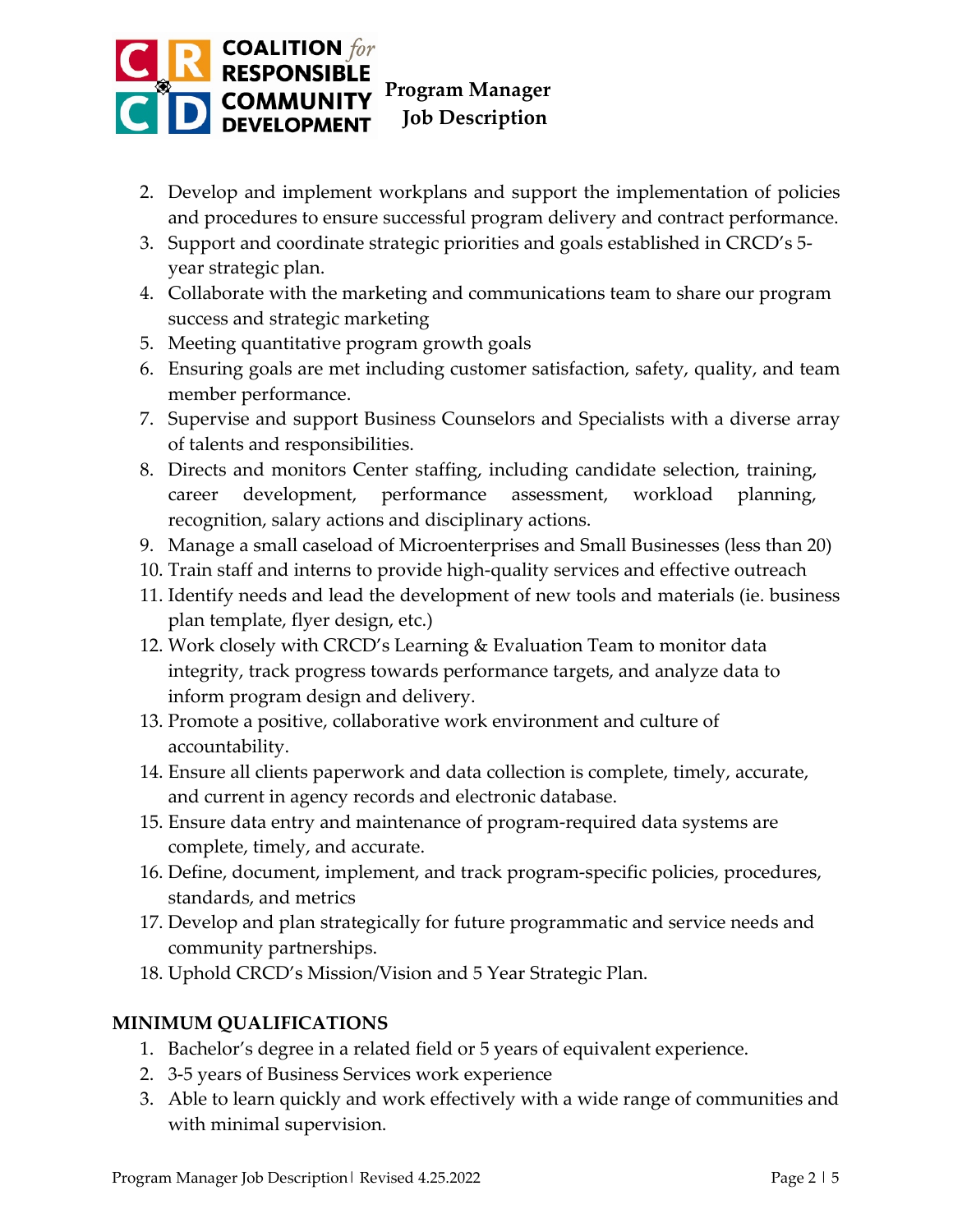

- 4. Reliable, flexible team player who works well with minimal supervision, who has a good work ethic, and an ability to set and maintain personal boundaries.
- 5. Demonstrated ability to work on multiple projects simultaneously and to meet deadlines.
- 6. A high degree of personal and professional integrity: a strong role model for youth
- 7. Experience developing one-on-one relationships with youth of different backgrounds and abilities
- 8. Comfortable in a fast-paced, changing environment
- 9. Excellent interpersonal, listening, written and verbal communication skills
- 10. Exceptional attention to detail
- 11. An ability to network and build alliances
- 12. Willingness to travel to schools, businesses, and partner organizations in South Los Angeles and the LA region.
- 13. Reliable transportation: valid driver's license, and car insurance as required by law,as appropriate.
- 14. 2+ years of supervision experience (Preferably in non-profit and human services)
- 15. Must display professional and appropriate email etiquette
- 16. Must display the ability to facilitate small and large groups
- 17. Proficient in Microsoft Office (Excel, Word, Power Point)
- 18. Proficient written and oral communication skills
- 19. Bilingual in English/Spanish preferred
- 20. Ability to work on weekends.

### **WORK ENVIRONMENT**

- 1. On occasion walk or drive to different local sites throughout the day
- 2. Regularly required to sit, stand, bend, and occasionally lift or carry up to 35 lbs.
- 3. Combination of field and office environment
- 4. May necessitate working in busy and loud environments
- 5. May be exposed to elements like cold, heat, dust, noise, and odor
- 6. May participate in training and staff development that requires local and out of state travel
- 7. Work regularly in a community that is exposed to gang activity, substance use, homelessness, and high unemployment rates.
- 8. Must be available on call for emergency crisis situations with the ability to respond after work hours as needed for emergencies.
- 9. This is not a work-from-home position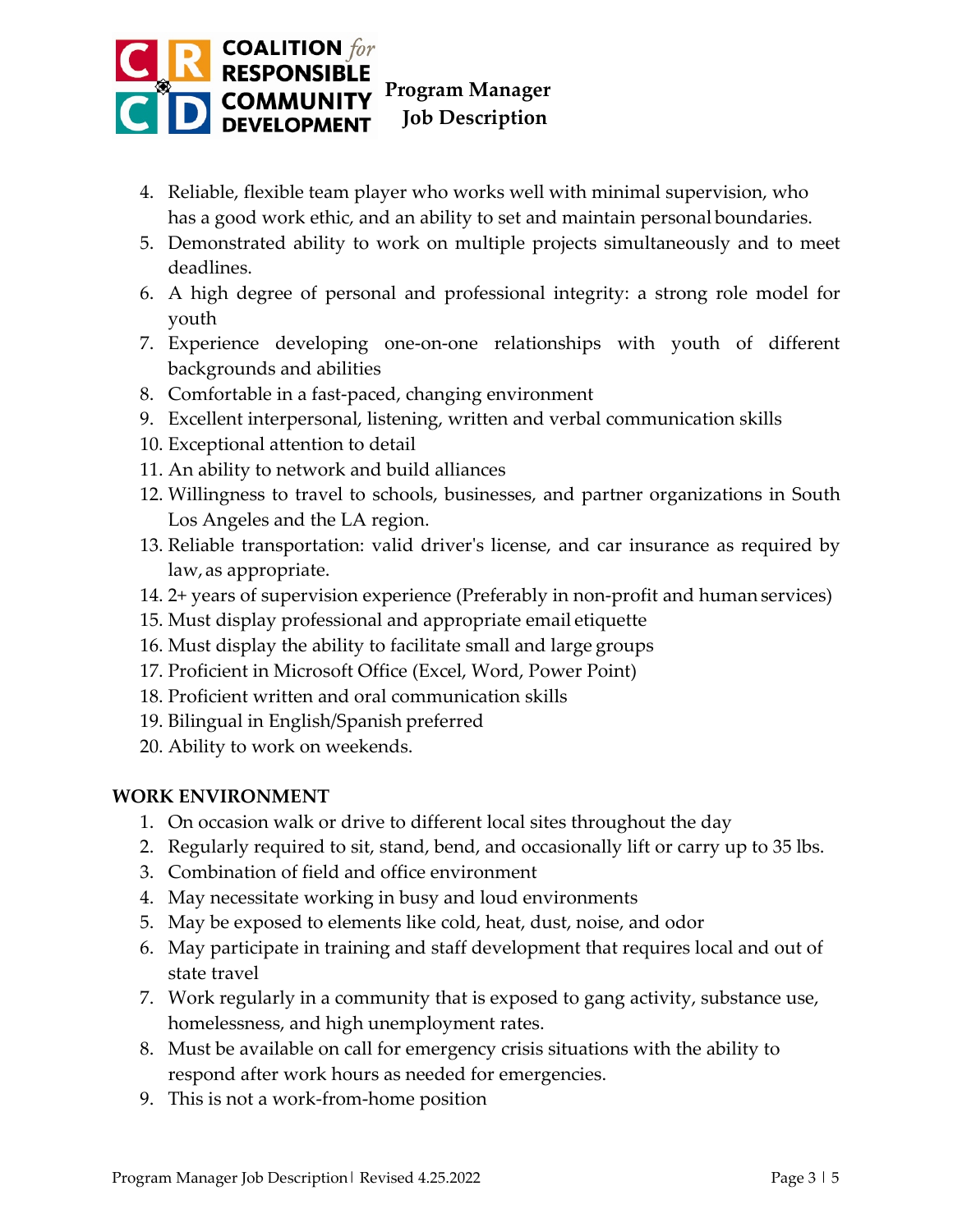

# **RESPONSIBILITIES COMMON TO ALL AGENCY EMPLOYEES**

- 1. Encompass a "do whatever it takes approach" to serving our community
- 2. Always maintain a safe work environment and confidentiality.
- 3. Be proactive, creative, and flexible in determining, evaluating, researching, and resolving issues.
- 4. Organize and prioritize multiple activities to meet all external and internal deadlines.
- 5. Maintain professional demeanor that reflects positively on the agency.
- 6. Demonstrate respect and courtesy toward others.
- 7. Able to thrive in a work environment emphasizing teamwork and collaboration.
- 8. Respond in a timely manner in all aspects of communication.
- 9. Regular and prompt attendance in the office is required
- 10. Work with limited to minimum supervision.
- 11. *Perform other duties as assigned by your supervisor and or executive team.*

#### **BENEFITS**

- Dental, Vision, Medical Benefits: CRCD is in the top 10% for excellent employee benefits for non-profit organizations. CRCD offers 80% employee paid and 60% dependent paid medical
- 401K eligibility to participate from day one and up to 3% matching after one year
- Flexible Spending Account (FSA)
- Short-Term & Long-Term Disability, Accident, and Hospital Indemnity
- Whole Life Insurance, College Funding Plans/529 Savings Plan from Principal
- Pet insurance, Legal/ID Theft
- Generous work/life balance
- 13 Paid Holidays

CRCD is a mandatory vaccination employer for COVID-19 and its variants. COVID-19 vaccination is mandatory for employment. As such, all CRCD employees must be fully vaccinated against COVID-19, including new hires. All new hires must provide proof of vaccination on or before their start date; alternatively, new hires may request a medical or religious exemption on or before their start date. If a new hire requires a medical or religious exemption, CRCD will engage in the interactive process with the new hire; a new hire cannot begin working for CRCD until the medical or religious exemption application has been approved. Similarly, if a new hire is not yet vaccinated, CRCD will delay the start date until the new hire can provide proof of vaccination or approval of a medical or religious exemption application.

All candidates are subject to a criminal history check and meet CRCD's criteria regarding criminal history and must pass background check conducted by LA County. CRCD is an Equal Opportunity Employer is an equal opportunity employer to all, regardless of age, ancestry, color, disability (mental and physical), exercising the right to family care and medical leave, gender, gender expression, gender identity, genetic information, marital status, medical condition, military or veteran status, national origin, political affiliation, race, religious creed, sex (includes pregnancy, childbirth, breastfeeding and related medical conditions), and sexual orientation. Please direct requests for Reasonable Accommodations to the interview scheduler at the time the interview is being scheduled. You may direct any additional questions regarding Reasonable Accommodations or Equal Employment Opportunity for this position(s) to the EEO/ADA Coordinator. EEO /ADA Coordinator contact: Stacey Cabling (213) 743-6193.